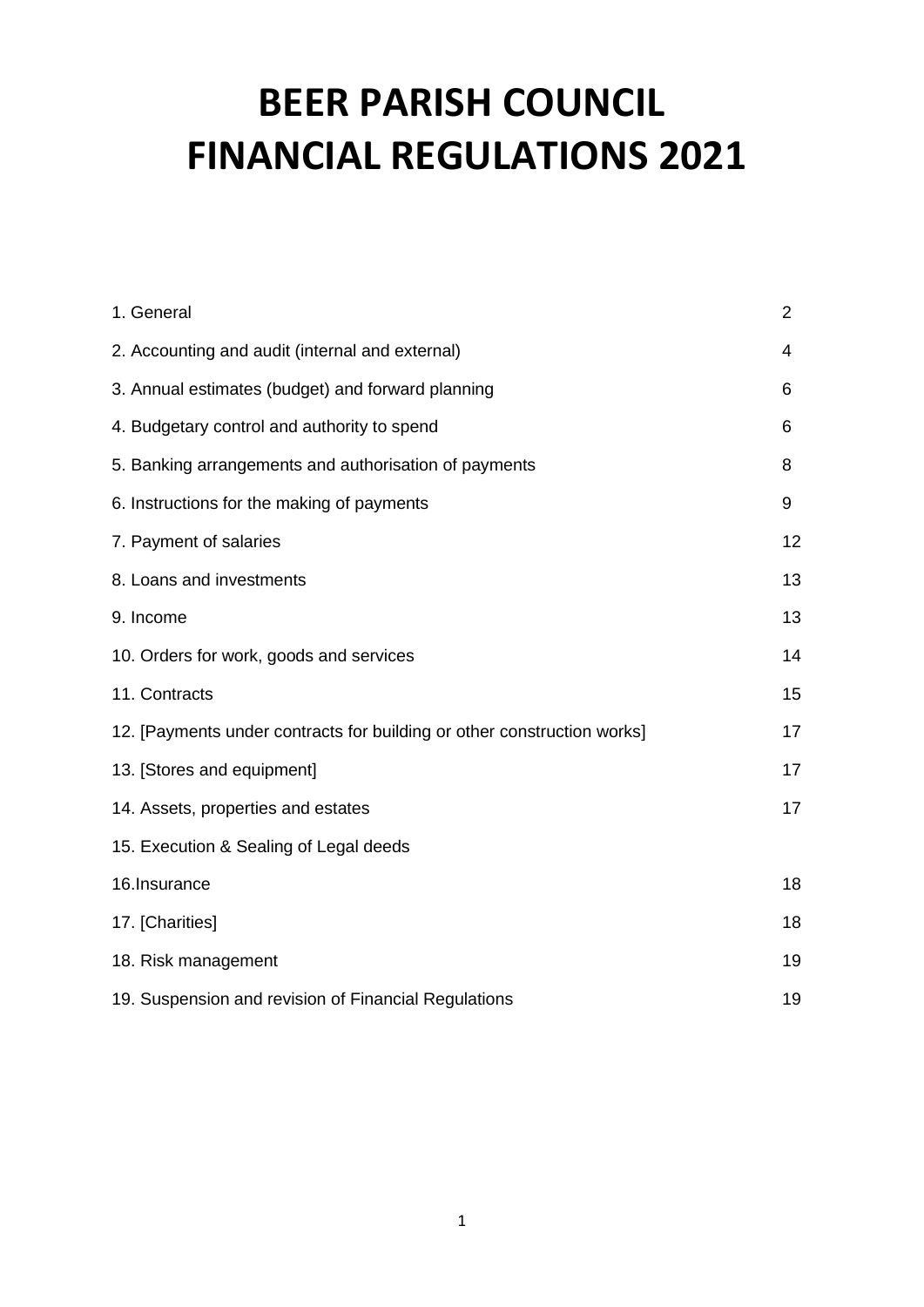These Financial Regulations were adopted by the council at its meeting held on 4 May 2021

#### **1. General**

1.1. These financial regulations govern the conduct of financial management by the council and may only be amended or varied by resolution of the council. Financial regulations are one of the council's three governing policy documents providing procedural guidance for members and officers. Financial regulations must be observed in conjunction with the council's standing orders<sup>1</sup> and any individual financial regulations relating to contracts.

1.2. The council is responsible in law for ensuring that its financial management is adequate and effective and that the council has a sound system of internal control which facilitates the effective exercise of the council's functions, including arrangements for the management of risk.

1.3. The council's accounting control systems must include measures:

- for the timely production of accounts;
- that provide for the safe and efficient safeguarding of public money;
- to prevent and detect inaccuracy and fraud; and
- identifying the duties of officers.

1.4. These financial regulations demonstrate how the council meets these responsibilities and requirements.

1.5. At least once a year, prior to approving the Annual Governance Statement, the council must review the effectiveness of its system of internal control which shall be in accordance with proper practices.

1.6. Deliberate or wilful breach of these Regulations by an employee may give rise to disciplinary proceedings.

1.7. Members of council are expected to follow the instructions within these Regulations and not to entice employees to breach them. Failure to follow instructions within these Regulations brings the office of councillor into disrepute.

1.8. The Responsible Financial Officer (RFO) holds a statutory office to be appointed by the council. [The Clerk has been appointed as RFO for this council and these regulations will apply accordingly.]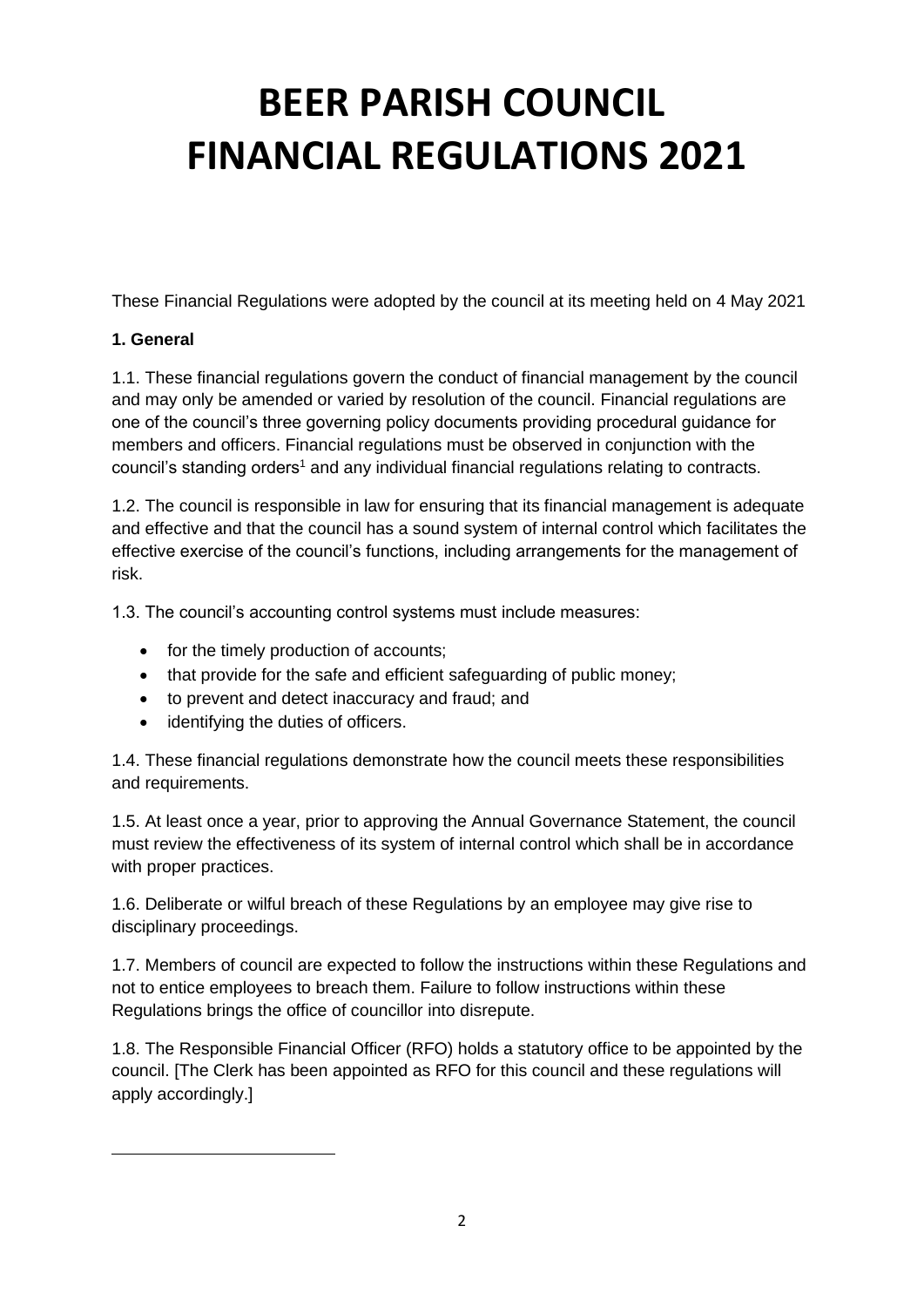#### 1.9. The RFO;

- acts under the policy direction of the council;
- administers the council's financial affairs in accordance with all Acts, Regulations and proper practices;
- determines on behalf of the council its accounting records and accounting control systems;
- ensures the accounting control systems are observed;
- maintains the accounting records of the council up to date in accordance with proper practices;
- assists the council to secure economy, efficiency and effectiveness in the use of its resources; and
- produces financial management information as required by the council.

1.10. The accounting records determined by the RFO shall be sufficient to show and explain the council's transactions and to enable the RFO to ensure that any income and expenditure account and statement of balances, or record of receipts and payments and additional information, as the case may be, or management information prepared for the council from time to time comply with the Accounts and Audit Regulations.

1.11. The accounting records determined by the RFO shall in particular contain:

- entries from day to day of all sums of money received and expended by the council and the matters to which the income and expenditure or receipts and payments account relate;
- a record of the assets and liabilities of the council; and
- wherever relevant, a record of the council's income and expenditure in relation to claims made, or to be made, for any contribution, grant or subsidy.

1.12. The accounting control systems determined by the RFO shall include:

- procedures to ensure that the financial transactions of the council are recorded as soon as reasonably practicable and as accurately and reasonably as possible;
- procedures to enable the prevention and detection of inaccuracies and fraud and the ability to reconstruct any lost records;
- identification of the duties of officers dealing with financial transactions and division of responsibilities of those officers in relation to significant transactions;
- procedures to ensure that uncollectable amounts, including any bad debts are not submitted to the council for approval to be written off except with the approval of the RFO and that the approvals are shown in the accounting records; and
- measures to ensure that risk is properly managed.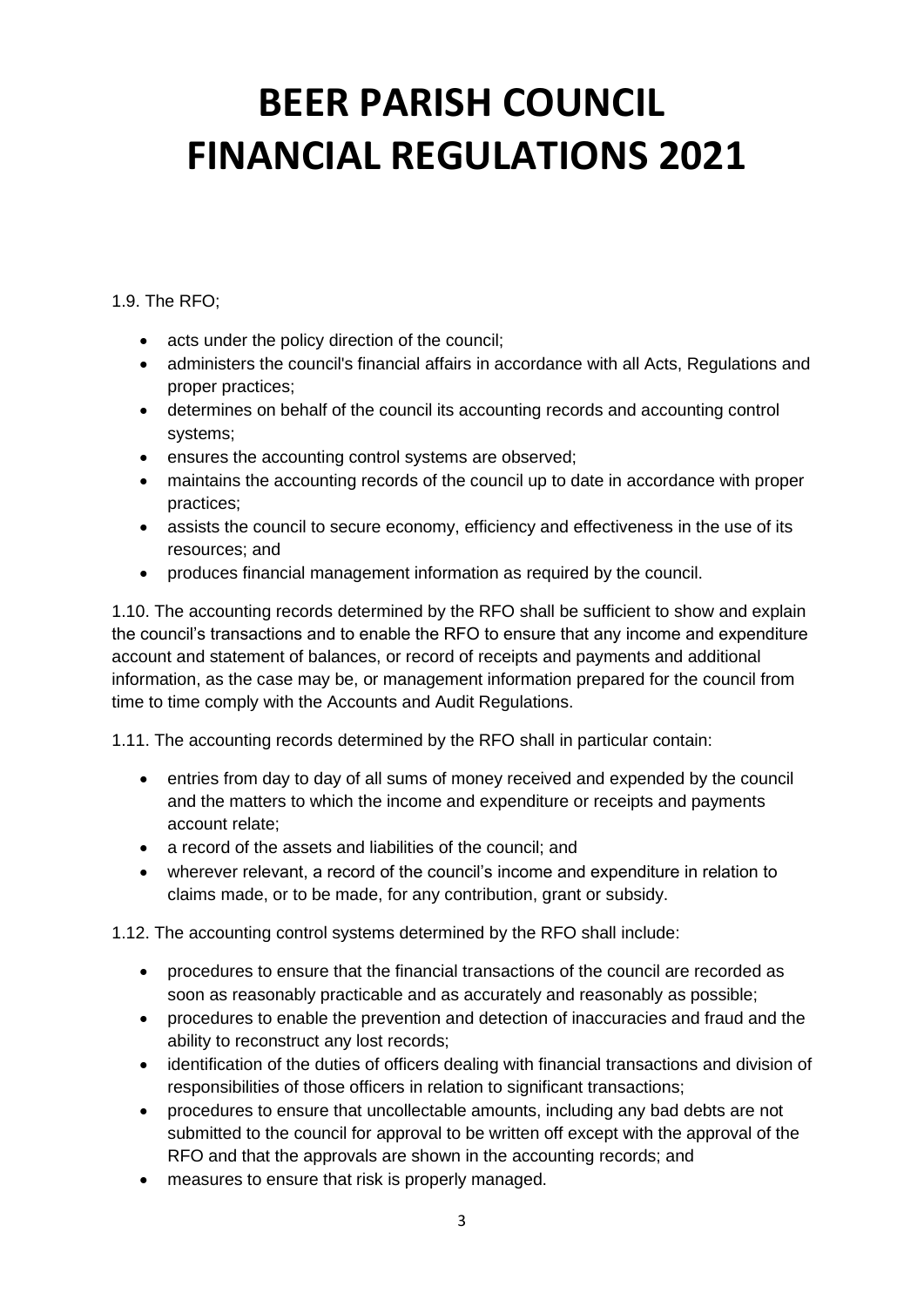1.13. The council is not empowered by these Regulations or otherwise to delegate certain specified decisions. In particular any decision regarding:

- setting the final budget or the precept (council tax requirement);
- approving accounting statements:
- approving an annual governance statement;
- borrowing;
- writing off bad debts;
- declaring eligibility for the General Power of Competence; and
- addressing recommendations in any report from the internal or external auditors, shall be a matter for the full council only.

1.14. In addition, the council must:

- determine and keep under regular review the bank mandate for all council bank accounts;
- approve any grant or a single commitment in excess of [£500]; and
- in respect of the annual salary for any employee have regard to recommendations about annual salaries of employees made by the relevant committee in accordance with its terms of reference.

1.15. In these financial regulations, references to the Accounts and Audit Regulations or 'the regulations' shall mean the regulations issued under the provisions of section 27 of the Audit Commission Act 1998, or any superseding legislation, and then in force unless otherwise specified.

In these financial regulations the term 'proper practice' or 'proper practices' shall refer to guidance issued in *Governance and Accountability for Local Councils - a Practitioners' Guide (England)* issued by the Joint Practitioners Advisory Group (JPAG), available from the websites of NALC and the Society for Local Council Clerks (SLCC).

#### **2. Accounting and audit (internal and external)**

2.1. All accounting procedures and financial records of the council shall be determined by the RFO in accordance with the Accounts and Audit Regulations, appropriate guidance and proper practices.

2.2. On a regular basis, at least once in each quarter, a member other than the Chairman [or a cheque signatory] shall be appointed to verify bank reconciliations (for all accounts) produced by the RFO. The member shall sign the reconciliations and the original bank statements (or similar document) as evidence of verification. This activity shall on conclusion be reported, including any exceptions, to and noted by the council.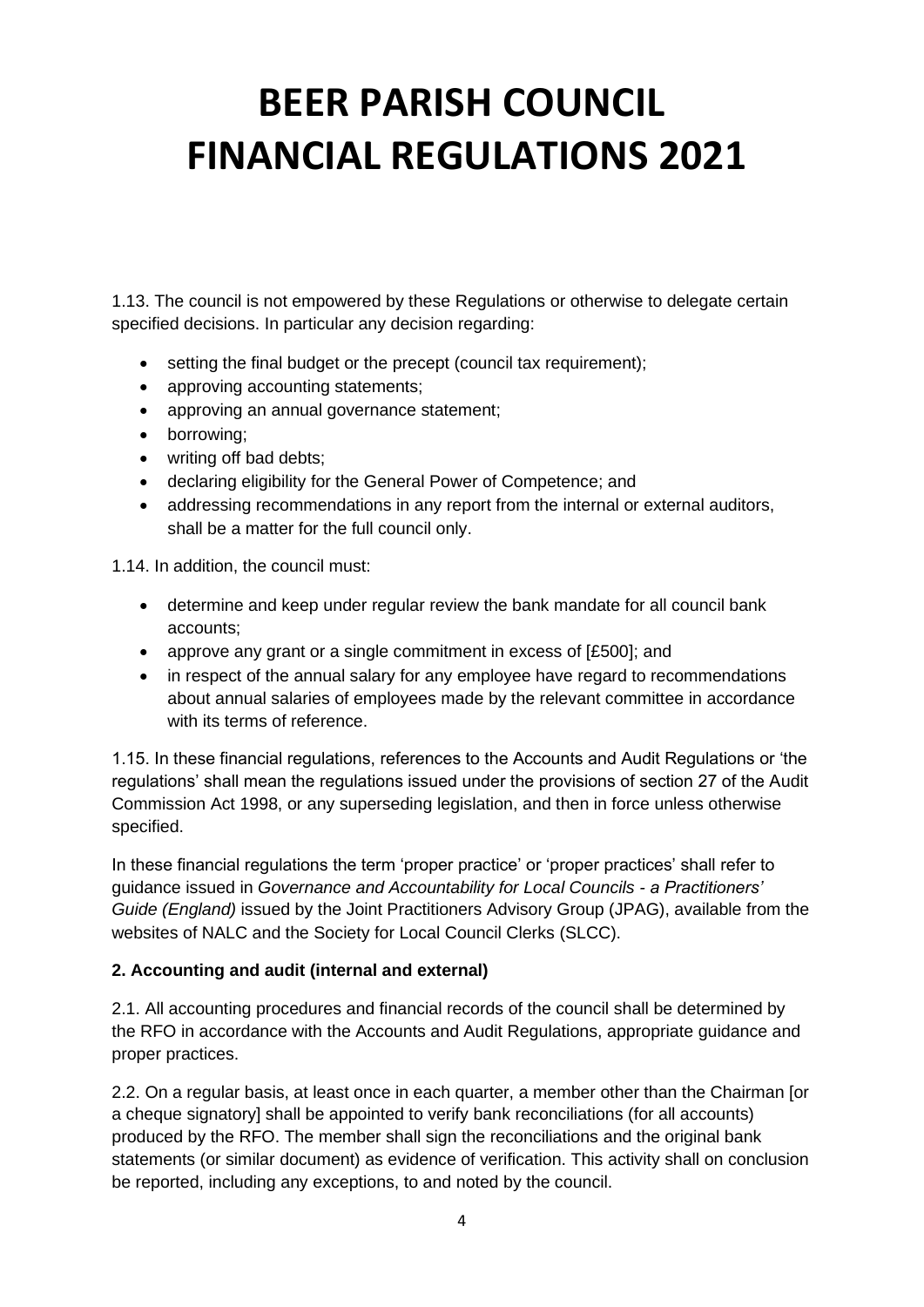2.3. The RFO shall complete the annual statement of accounts, annual report, and any related documents of the council contained in the Annual Return (as specified in proper practices) as soon as practicable after the end of the financial year and having certified the accounts shall submit them and report thereon to the council within the timescales set by the Accounts and Audit Regulations.

2.4. The council shall ensure that there is an adequate and effective system of internal audit of its accounting records, and of its system of internal control in accordance with proper practices. Any officer or member of the council shall make available such documents and records as appear to the council to be necessary for the purpose of the audit and shall, as directed by the council, supply the RFO, internal auditor, or external auditor with such information and explanation as the council considers necessary for that purpose.

2.5. The internal auditor shall be appointed by and shall carry out the work in relation to internal controls required by the council in accordance with proper practices.

2.6. The internal auditor shall:

- be competent and independent of the financial operations of the council;
- report to council in writing, or in person, on a regular basis with a minimum of one annual written report during each financial year;
- to demonstrate competence, objectivity and independence, be free from any actual or perceived conflicts of interest, including those arising from family relationships; and
- has no involvement in the financial decision making, management or control of the council

2.7. Internal or external auditors may not under any circumstances:

- perform any operational duties for the council;
- initiate or approve accounting transactions; or
- direct the activities of any council employee, except to the extent that such employees have been appropriately assigned to assist the internal auditor.

2.8. For the avoidance of doubt, in relation to internal audit the terms 'independent' and 'independence' shall have the same meaning as is described in proper practices.

2.9. The RFO shall make arrangements for the exercise of electors' rights in relation to the accounts including the opportunity to inspect the accounts, books, and vouchers and display or publish any notices and statements of account required by Audit Commission Act 1998, or any superseding legislation, and the Accounts and Audit Regulations.

2.10. The RFO shall, without undue delay, bring to the attention of all councillors any correspondence or report from internal or external auditors.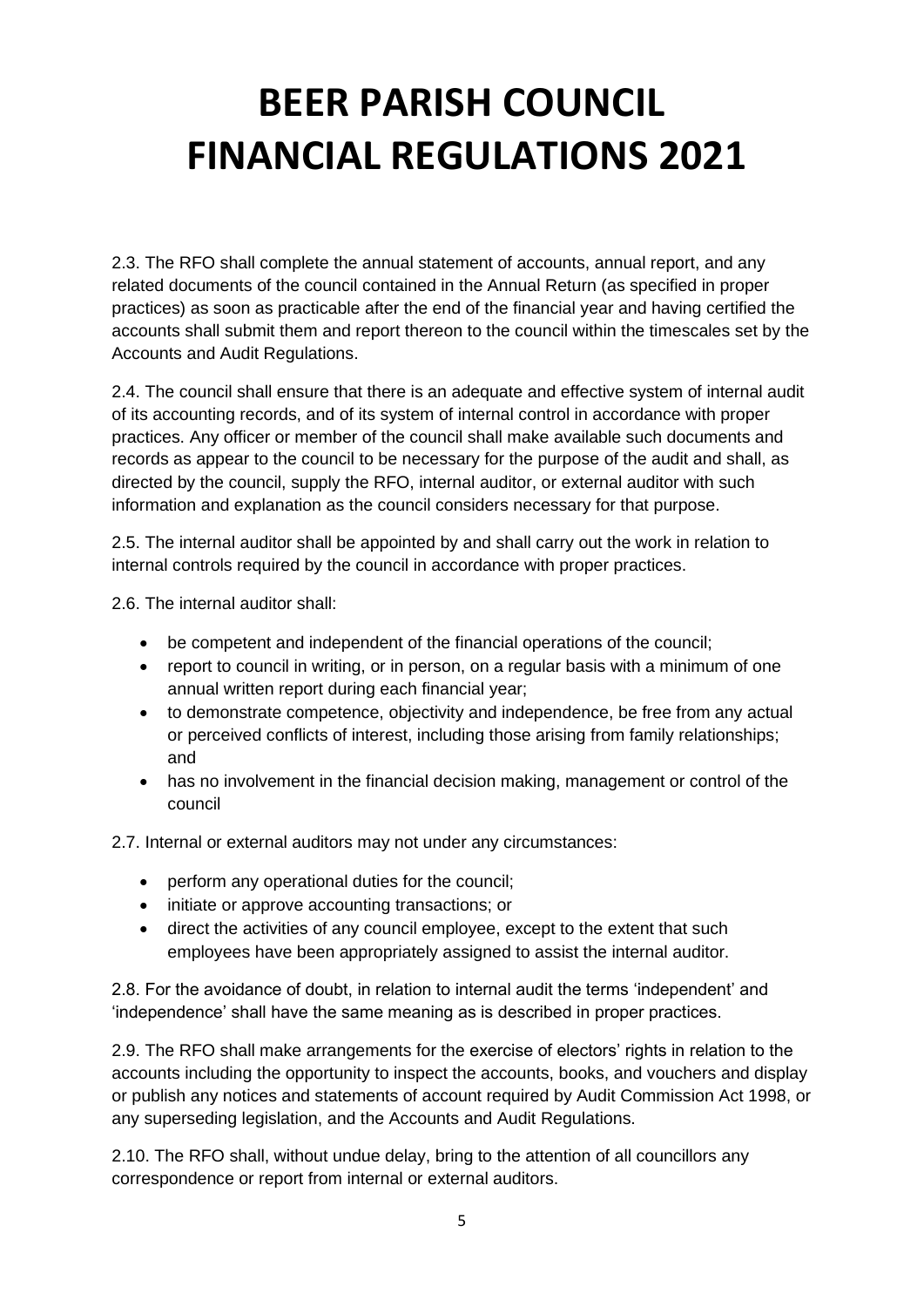#### **3. Annual estimates (budget) and forward planning**

3.1. Each committee (if any) shall review its **three-year forecast** of revenue and capital receipts and payments. Having regard to the forecast, it shall thereafter formulate and submit proposals for the following financial year to the council not later than the end of [November] each year including any proposals for revising the forecast.

3.2. The RFO must each year, by no later than [November], prepare detailed estimates of all receipts and payments including the use of reserves and all sources of funding for the following financial year in the form of a budget to be considered by the [Finance & General Purposes Committee].

3.3. The council shall consider annual budget proposals in relation to the council's threeyear forecast of revenue and capital receipts and payments including recommendations for the use of reserves and sources of funding and update the forecast accordingly.

3.4. The council shall fix the precept (council tax requirement), and relevant basic amount of council tax to be levied for the ensuing financial year not later than by the end of January each year. The RFO shall issue the precept to the billing authority and shall supply each member with a copy of the approved annual budget.

3.5. The approved annual budget shall form the basis of financial control for the ensuing year.

#### **4. Budgetary control and authority to spend**

4.1. Expenditure on revenue items may be authorised up to the amounts included for that class of expenditure in the approved budget. This authority is to be determined by:

- the council for all items over [£500];
- the Clerk, in conjunction with Chairman of Council for any (urgent) items below [£500].

Such authority is to be evidenced by a minute or by an authorisation slip duly signed by the Clerk, and where necessary also by the appropriate Chairman.

Contracts may not be disaggregated to avoid controls imposed by these regulations.

4.2. No expenditure may be authorised that will exceed the amount provided in the revenue budget for that class of expenditure other than by resolution of the council, or duly delegated committee. During the budget year and with the approval of council having considered fully the implications for public services, unspent and available amounts may be moved to other budget headings or to an earmarked reserve as appropriate ('virement').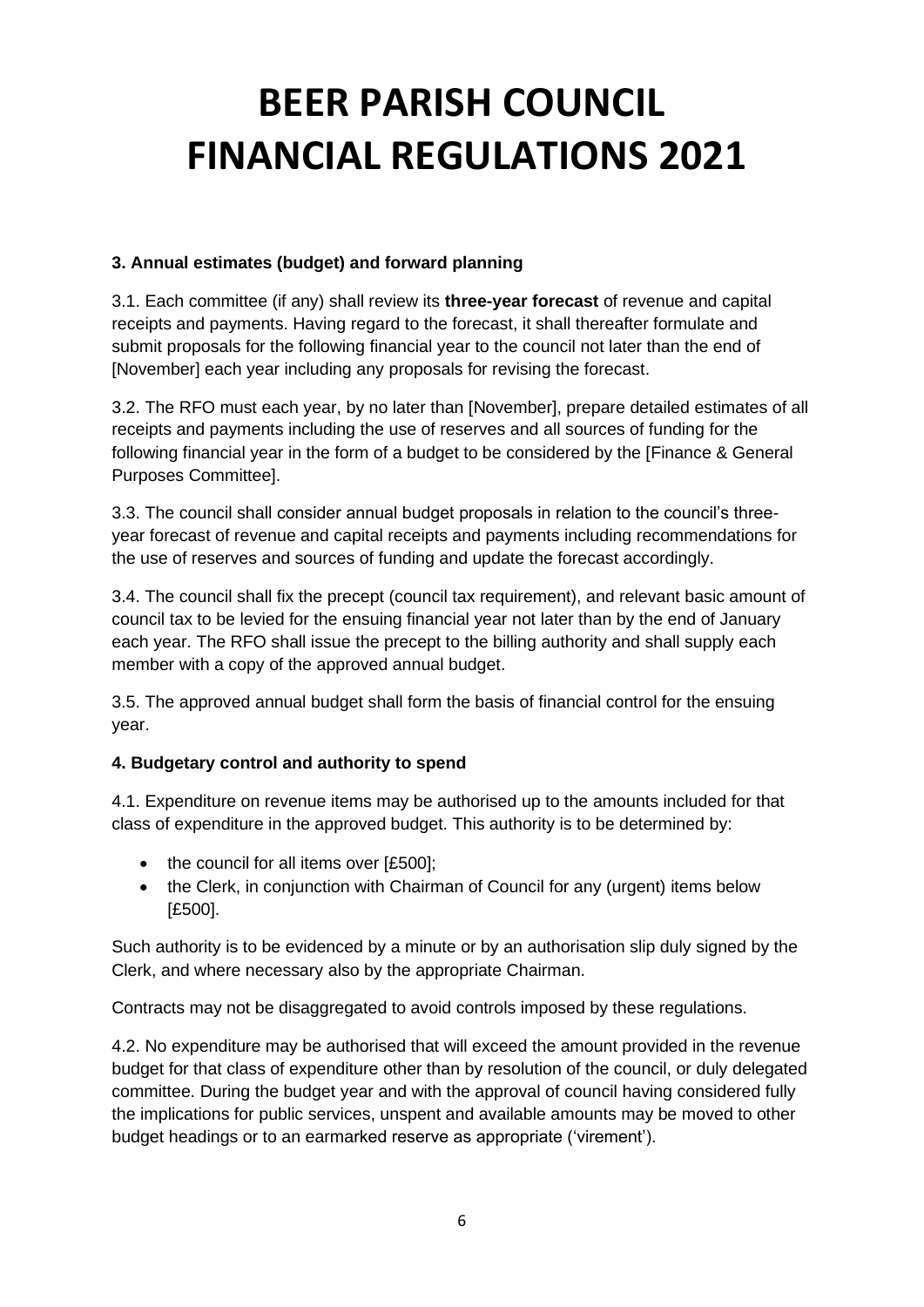4.3. Unspent provisions in the revenue or capital budgets for completed projects shall not be carried forward to a subsequent year.

4.4. The salary budgets are to be reviewed at least annually in [November] for the following financial year and such review shall be evidenced by a hard copy schedule signed by the Clerk and the Chairman of Council or relevant committee. The RFO will inform committees of any changes impacting on their budget requirement for the coming year in good time.

4.5. In cases of extreme risk to the delivery of council services, the clerk may authorise revenue expenditure on behalf of the council which in the clerk's judgement it is necessary to carry out. Such expenditure includes repair, replacement or other work, whether or not there is any budgetary provision for the expenditure, subject to a limit of [£500]. The Clerk shall report such action to the chairman as soon as possible and to the council as soon as practicable thereafter.

4.6. No expenditure shall be authorised in relation to any capital project and no contract entered into or tender accepted involving capital expenditure unless the council is satisfied that the necessary funds are available and the requisite borrowing approval has been obtained.

4.7. All capital works shall be administered in accordance with the council's standing orders and financial regulations relating to contracts.

4.8. The RFO shall regularly provide the council with a statement of receipts and payments to date under each head of the budgets, comparing actual expenditure to the appropriate date against that planned as shown in the budget. These statements are to be prepared at least at the end of each financial quarter and shall show explanations of material variances. For this purpose "material" shall be in excess of [£100] or [15%] of the budget.

4.9. Changes in earmarked reserves shall be approved by council as part of the budgetary control process.

#### **5. Banking arrangements and authorisation of payments**

5.1. The council's banking arrangements, including the bank mandate, shall be made by the RFO and approved by the council; banking arrangements may not be delegated to a committee. They shall be regularly reviewed for safety and efficiency.

5.2. The RFO shall prepare a schedule of payments requiring authorisation, forming part of the Agenda for the Meeting and, together with the relevant invoices, present the schedule to council. The council shall review the schedule for compliance and, having satisfied itself shall authorise payment by a resolution of the council. The approved schedule shall be ruled off and initialled by the Chairman of the Meeting. A detailed list of all payments shall be disclosed within or as an attachment to the minutes of the meeting at which payment was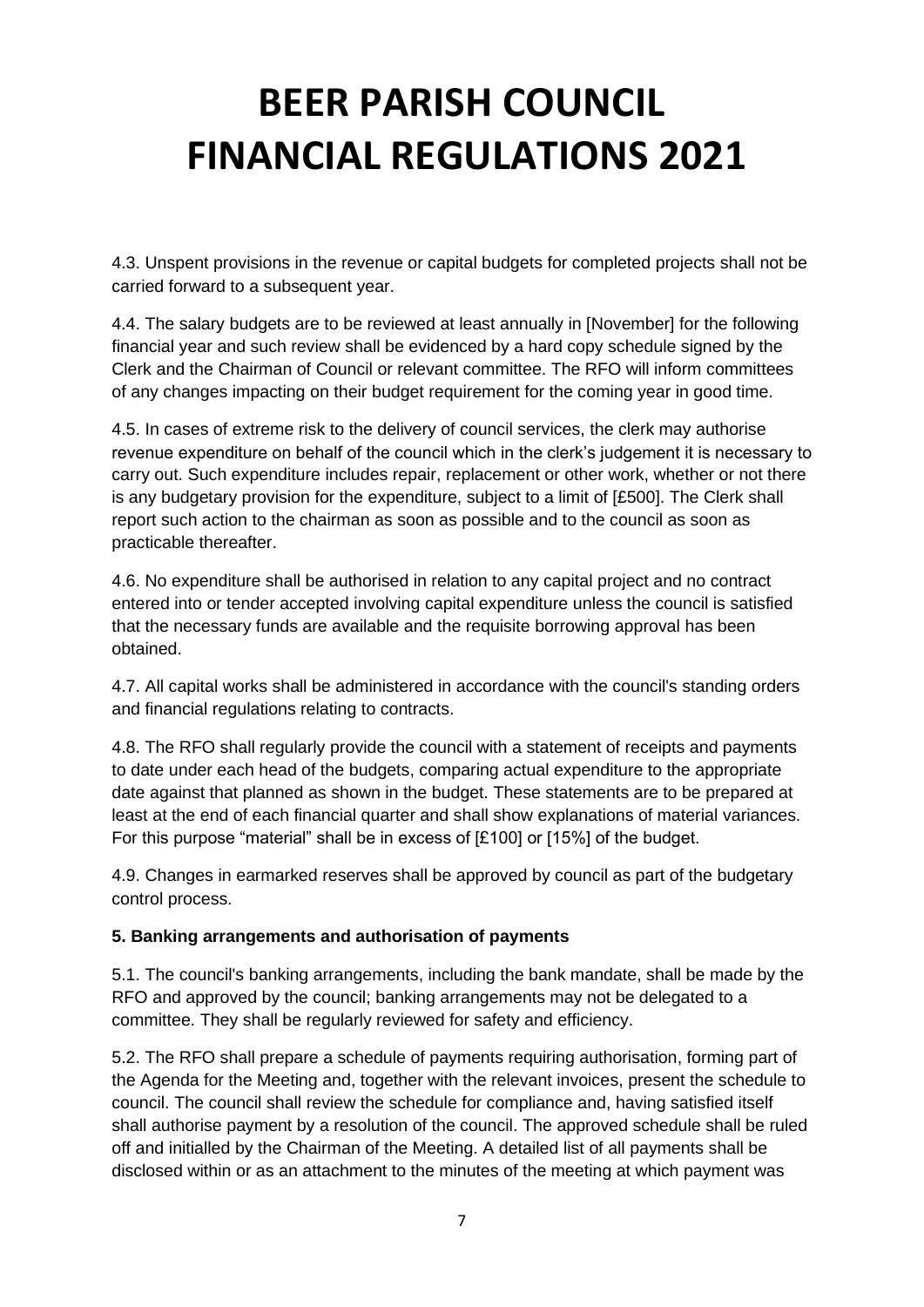authorised. Personal payments (including salaries, wages, expenses and any payment made in relation to the termination of a contract of employment) may be summarised to remove public access to any personal information.

5.3. All invoices for payment shall be examined, verified and certified by the RFO to confirm that the work, goods or services to which each invoice relates has been received, carried out, examined and represents expenditure previously approved by the council.

5.4. The RFO shall examine invoices for arithmetical accuracy and analyse them to the appropriate expenditure heading. The RFO shall take all steps to pay all invoices submitted, and which are in order, at the next available council meeting.

5.5. The Clerk and RFO shall have delegated authority to authorise the payment of items only in the following circumstances:

a) If a payment is necessary to avoid a charge to interest under the Late Payment of Commercial Debts (Interest) Act 1998, and the due date for payment is before the next scheduled Meeting of council, where the Clerk and RFO certify that there is no dispute or other reason to delay payment, provided that a list of such payments shall be submitted to the next appropriate meeting of council;

b) An expenditure item authorised under 5.6 below (continuing contracts and obligations) provided that a list of such payments shall be submitted to the next appropriate meeting of council; or

c) fund transfers within the councils banking arrangements up to the sum of [£10,000], provided that a list of such payments shall be submitted to the next appropriate meeting of council.

5.6. For each financial year the Clerk and RFO shall draw up a list of due payments which arise on a regular basis as the result of a continuing contract, statutory duty, or obligation (such as but not exclusively) Salaries, PAYE and NI, Superannuation Fund and regular maintenance contracts and the like for which council may authorise payment for the year provided that the requirements of regulation 4.1 (Budgetary Controls) are adhered to, provided also that a list of such payments shall be submitted to the next appropriate meeting of council.

5.7. A record of regular payments made under 5.6 above shall be drawn up and signed when payment is authorised (part of the schedule of payments) thus controlling the risk of duplicated payments being authorised and / or made.

5.8. In respect of grants council shall approve expenditure within any limits set by council and in accordance with any policy statement approved by council. Any Revenue or Capital Grant shall before payment, be subject to ratification by resolution of the council.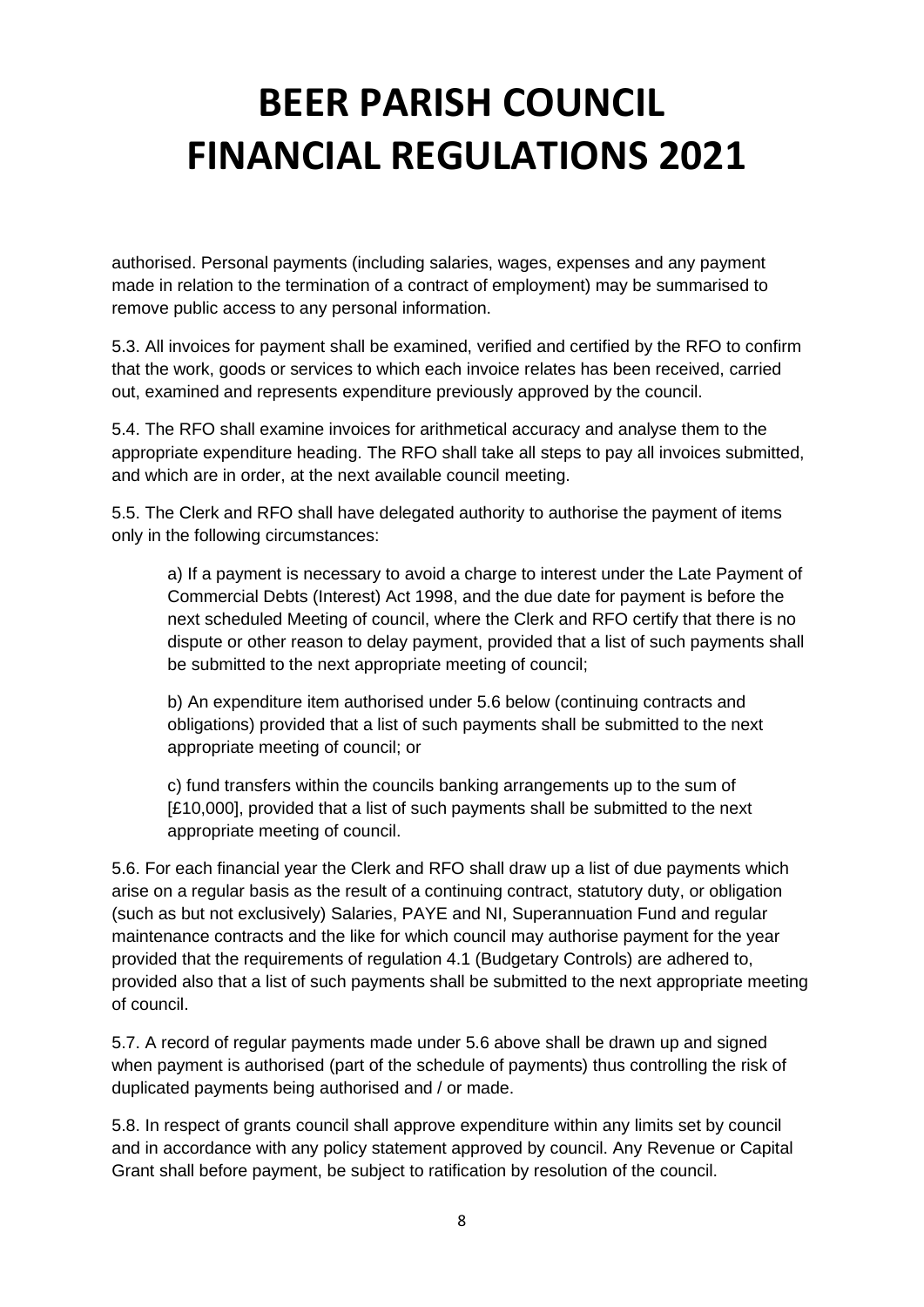5.9. Members are subject to the Code of Conduct that has been adopted by the council and shall comply with the Code and Standing Orders when a decision to authorise or instruct payment is made in respect of a matter in which they have a disclosable pecuniary or other interest, unless a dispensation has been granted.

5.10. The council will aim to rotate the duties of members in these Regulations so that onerous duties are shared out as evenly as possible over time.

5.11. Any changes in the recorded details of suppliers, such as bank account records, shall be approved in writing by a Member.

#### **6. Instructions for the making of payments**

6.1. The council will make safe and efficient arrangements for the making of its payments.

6.2. Following authorisation under Financial Regulation 5 above, the council, a duly delegated committee or, if so delegated, the Clerk or RFO shall give instruction that a payment shall be made.

6.3. All payments shall be affected by cheque or other instructions to the council's bankers, or otherwise, in accordance with a resolution of council.

6.4. Cheques or orders for payment drawn on the bank account in accordance with the schedule as presented to council or committee shall be signed by one member of council and countersigned by the Clerk, in accordance with a resolution instructing that payment. A member who is a bank signatory, having a connection by virtue of family or business relationships with the beneficiary of a payment, should not, under normal circumstances, be a signatory to the payment in question.

6.5. To indicate agreement of the details shown on the cheque or order for payment with the counterfoil and the invoice or similar documentation, the signatories shall each also initial the cheque counterfoil.

6.6. Cheques or orders for payment shall not normally be presented for signature other than at a council (including immediately before or after such a meeting). Any signatures obtained away from such meetings shall be reported to the council at the next convenient meeting.

6.7. If thought appropriate by the council, payment for utility supplies (energy, telephone and water) and any National Non-Domestic Rates may be made by variable direct debit provided that the instructions are signed by two members and any payments are reported to council as made. The approval of the use of a variable direct debit shall be renewed by resolution of the council at least every two years.

6.8. If thought appropriate by the council, payment for certain items (principally salaries) may be made by banker's standing order provided that the instructions are signed, or otherwise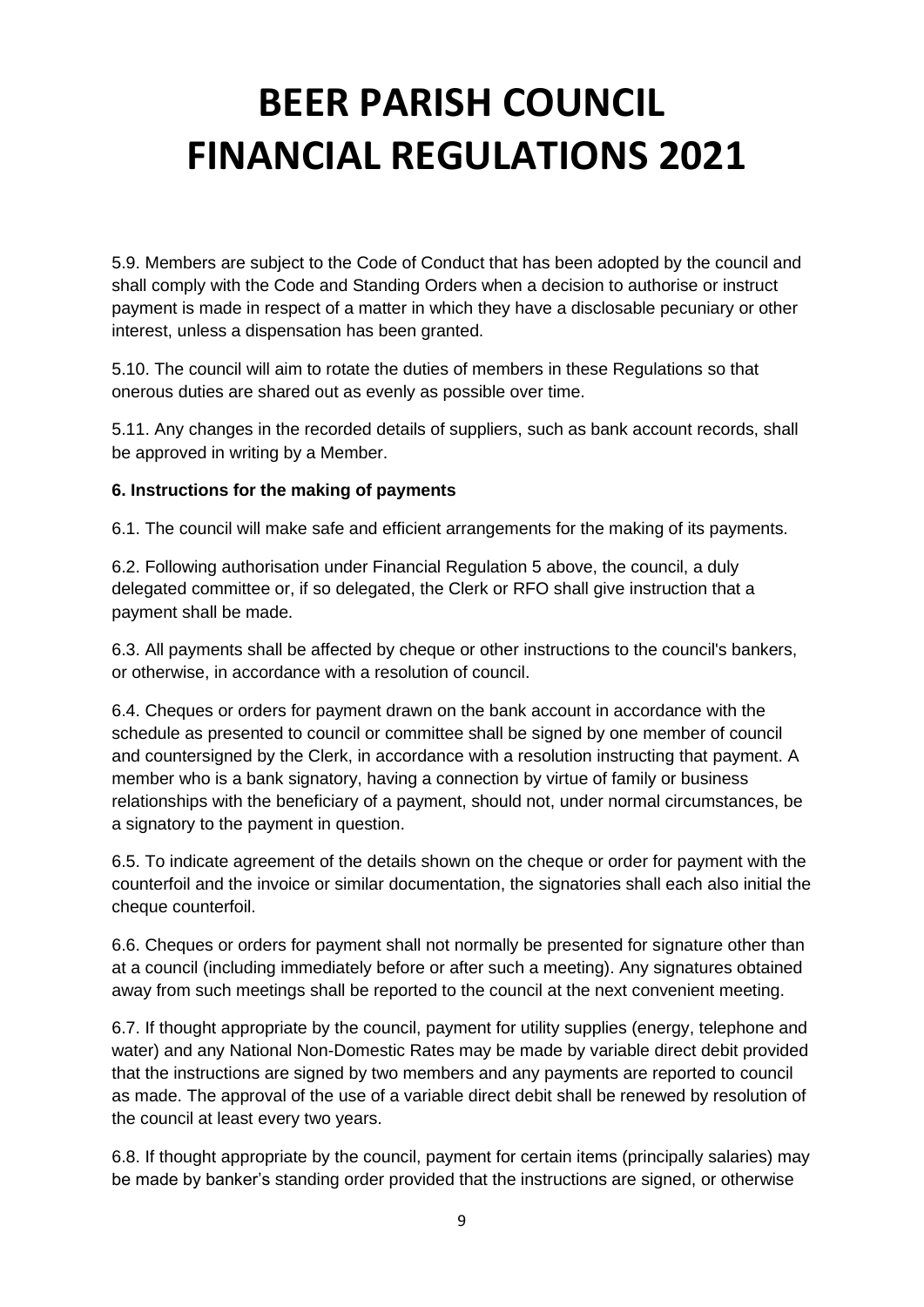evidenced by two members are retained and any payments are reported to council as made. The approval of the use of a banker's standing order shall be renewed by resolution of the council at least every two years.

6.9. If thought appropriate by the council, payment for certain items may be made by BACS or CHAPS methods provided that the instructions for each payment are signed, or otherwise evidenced, in accordance with the bank mandate, are retained and any payments are reported to council as made. The approval of the use of BACS or CHAPS shall be renewed by resolution of the council at least every two years.

6.10. If thought appropriate by the council payment for certain items may be made by internet banking transfer provided evidence is retained showing which members approved the payment.

6.11. Where a computer requires use of a personal identification number (PIN) or other password(s), for access to the council's records on that computer, a note shall be made of the PIN and Passwords and shall be handed to and retained by the Chairman of Council in a sealed dated envelope. This envelope may not be opened other than in the presence of two other councillors. After the envelope has been opened, in any circumstances, the PIN and / or passwords shall be changed as soon as practicable. The fact that the sealed envelope has been opened, in whatever circumstances, shall be reported to all members immediately and formally to the next available meeting of the council. This will not be required for a member's personal computer used only for remote authorisation of bank payments.

6.12. No employee or councillor shall disclose any PIN or password, relevant to the working of the council or its bank accounts, to any person not authorised in writing by the council or a duly delegated committee.

6.13. Regular back-up copies of the records on any computer shall be made and shall be stored securely away from the computer in question, and preferably off site.

6.14. The council, and any members using computers for the council's financial business, shall ensure that anti-virus, anti-spyware and firewall software with automatic updates, together with a high level of security, is used.

6.15. Where internet banking arrangements are made with any bank, the Clerk [RFO] shall be appointed as the Service Administrator. The bank mandate approved by the council shall identify a number of councillors who will be authorised to approve transactions on those accounts. The bank mandate will state clearly the amounts of payments that can be instructed by the use of the Service Administrator alone, or by the Service Administrator with a stated number of approvals.

6.16. Access to any internet banking accounts will be directly to the access page (which may be saved under "favourites"), and not through a search engine or e-mail link. Remembered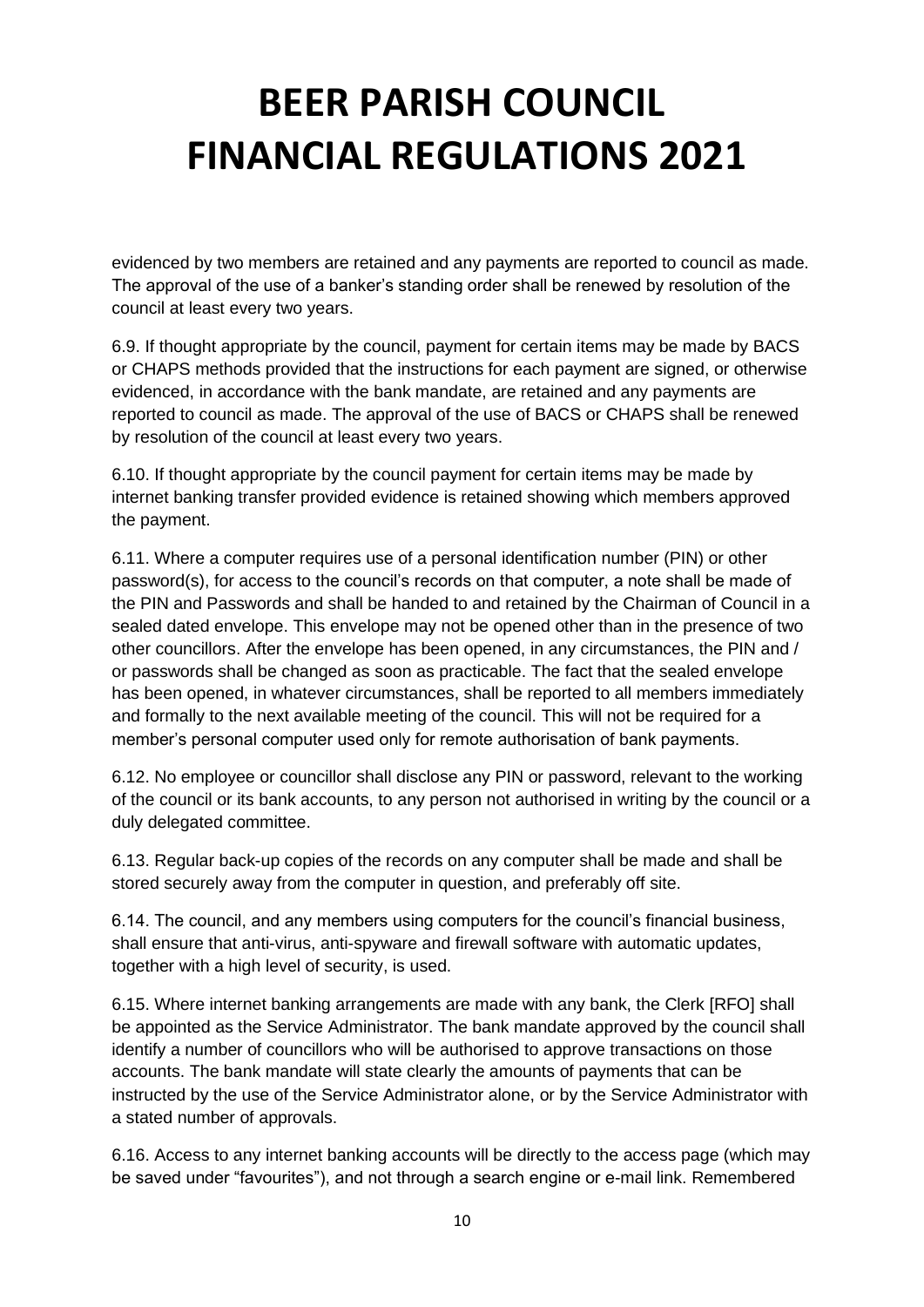or saved passwords facilities must not be used on any computer used for council banking work. Breach of this Regulation will be treated as a very serious matter under these regulations.

6.17. Changes to account details for suppliers, which are used for internet banking may only be changed on written hard copy notification by the supplier and supported by hard copy authority for change signed by the Clerk [the RFO]. A programme of regular checks of standing data with suppliers will be followed.

6.18. Any Debit Card issued for use will be specifically restricted to the Clerk [and the RFO] and will also be restricted to a single transaction maximum value of [£500] unless authorised by council in writing before any order is placed.

6.19. A pre-paid debit card may be issued to employees with varying limits. These limits will be set by the council. Transactions and purchases made will be reported to the council and authority for topping-up shall be at the discretion of the council.

6.20. Any corporate credit card or trade card account opened by the council will be specifically restricted to use by the Clerk [and RFO] and shall be subject to automatic payment in full at each month-end. Personal credit or debit cards of members or staff shall not be used under any circumstances.

6.21. The RFO may provide petty cash to officers for the purpose of defraying operational and other expenses. Vouchers for payments made shall be forwarded to the RFO with a claim for reimbursement.

a) The RFO shall maintain a petty cash float (amount agreed by council) for the purpose of defraying operational and other expenses. Vouchers for payments made from petty cash shall be kept to substantiate the payment.

b) Income received must not be paid into the petty cash float but must be separately banked, as provided elsewhere in these regulations.

c) Payments to maintain the petty cash float shall be shown separately on the schedule of payments presented to council under 5.2 above.]

#### **7. Payment of salaries**

7.1. As an employer, the council shall make arrangements to meet fully the statutory requirements placed on all employers by PAYE and National Insurance legislation. The payment of all salaries shall be made in accordance with payroll records and the rules of PAYE and National Insurance currently operating, and salary rates shall be as agreed by council, or duly delegated committee.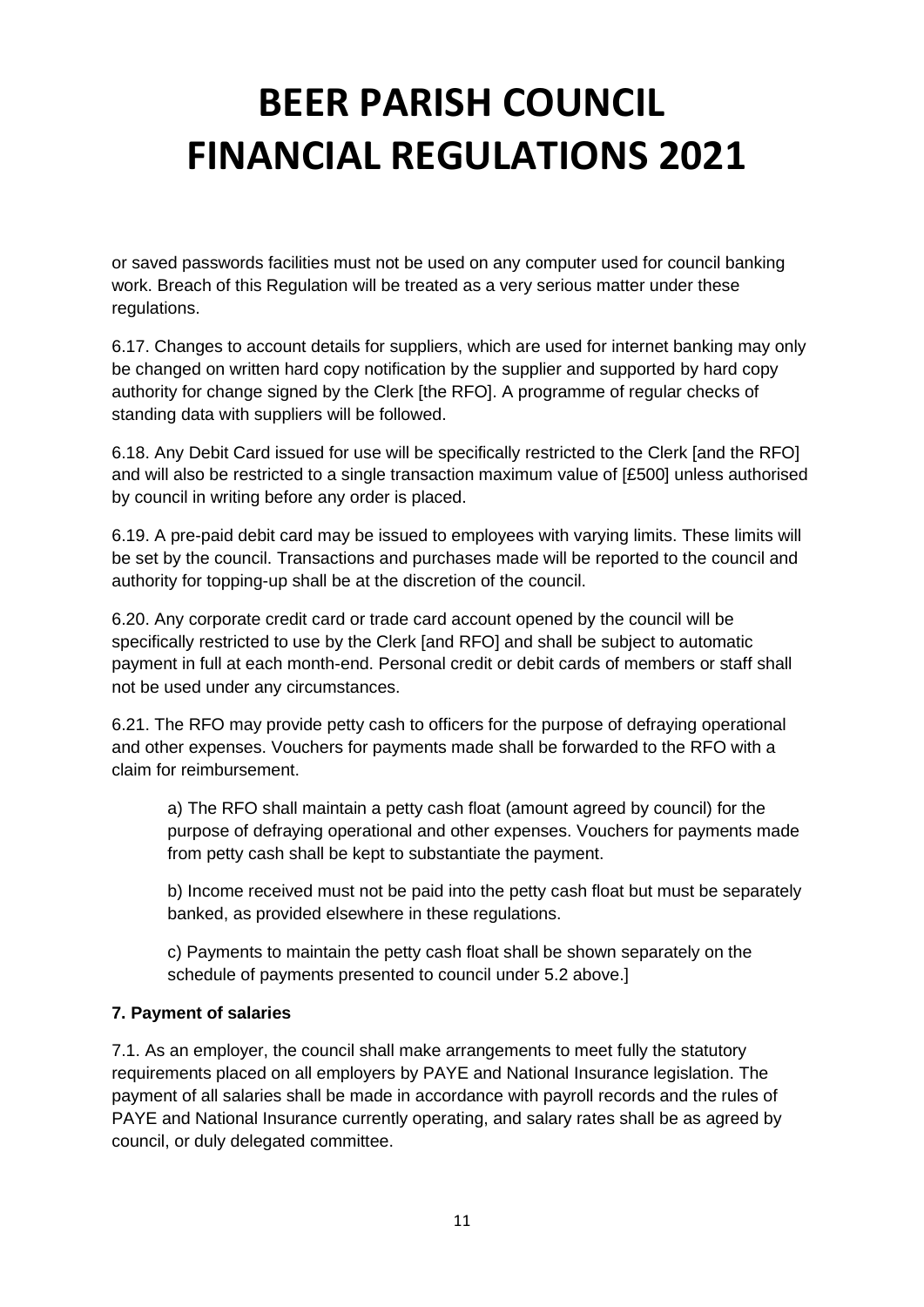7.2. Payment of salaries and payment of deductions from salary such as may be required to be made for tax, national insurance and pension contributions, or similar statutory or discretionary deductions must be made in accordance with the payroll records and on the appropriate dates stipulated in employment contracts, provided that each payment is reported to the next available council meeting, as set out in these regulations above.

7.3. No changes shall be made to any employee's pay, emoluments, or terms and conditions of employment without the prior consent of the council.

7.4. Each and every payment to employees of net salary and to the appropriate creditor of the statutory and discretionary deductions shall be recorded in a separate confidential record (payroll outsourced and all records filed). This confidential record is not open to inspection or review (under the Freedom of Information Act 2000 or otherwise) other than:

- a) by any councillor who can demonstrate a need to know;
- b) by the internal auditor;
- c) by the external auditor; or

d) by any person authorised under Audit Commission Act 1998, or any superseding legislation.

7.5. The total of such payments in each calendar month shall be reported with all other payments as made as may be required under these Financial Regulations, to ensure that only payments due for the period have actually been paid.

7.6. An effective system of personal performance management should be maintained for the senior officers.

7.7. Any termination payments shall be supported by a clear business case and reported to the council. Termination payments shall only be authorised by council.

7.8. Before employing interim staff, the council must consider a full business case.

#### **8. Loans and investments**

8.1. All borrowings shall be affected in the name of the council, after obtaining any necessary borrowing approval. Any application for borrowing approval shall be approved by council as to terms and purpose. The application for borrowing approval, and subsequent arrangements for the loan shall only be approved by full council.

8.2. Any financial arrangement which does not require formal borrowing approval from the Secretary of State/Welsh Assembly Government (such as Hire Purchase or Leasing of tangible assets) shall be subject to approval by the full council. In each case a report in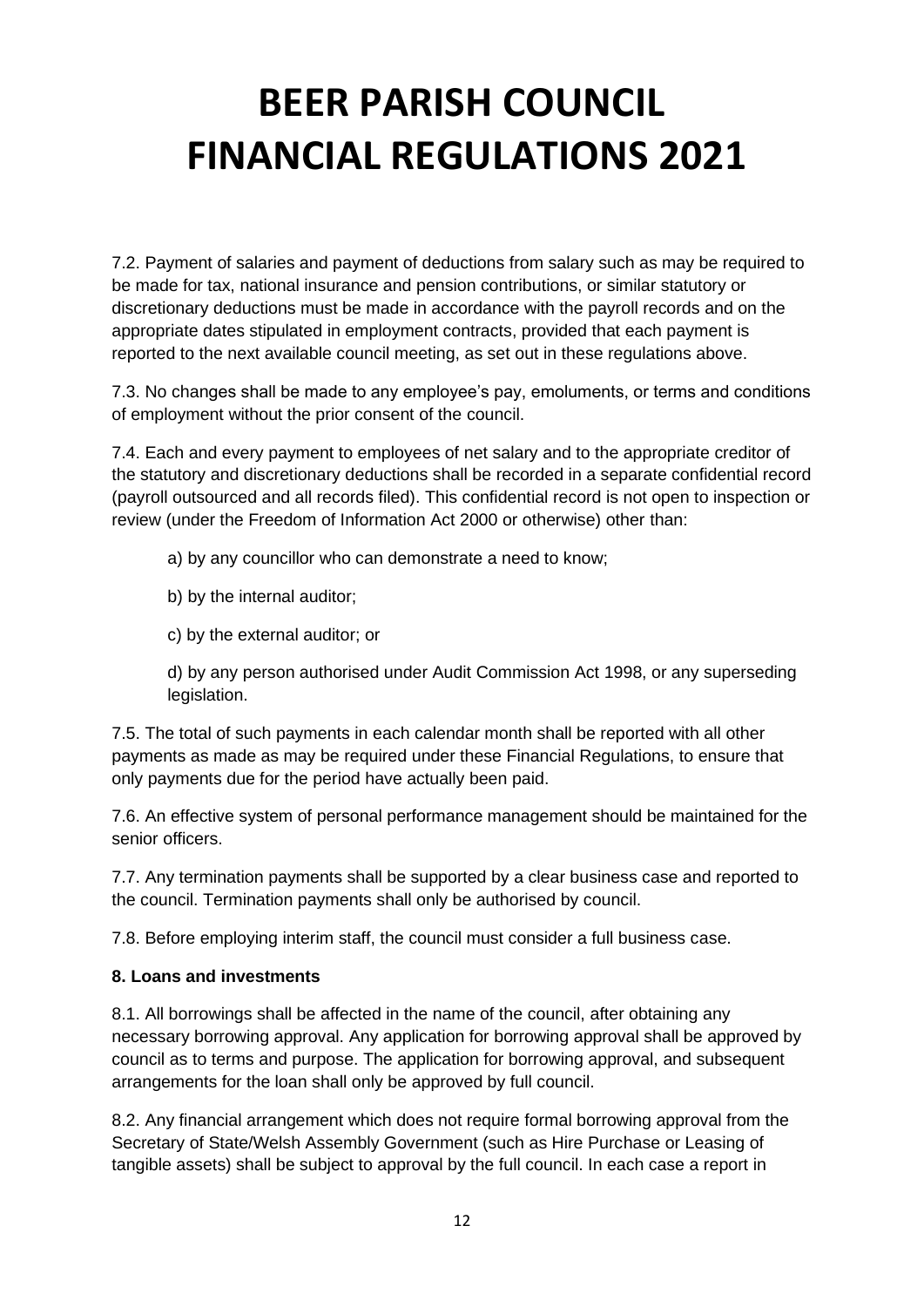writing shall be provided to council in respect of value for money for the proposed transaction.

8.3. If thought appropriate, the council will arrange with the council's banks and investment providers for the sending of a copy of each statement of account to the Chairman of the council at the same time as one is issued to the Clerk or RFO.

8.4. All loans and investments shall be negotiated in the name of the council and shall be for a set period in accordance with council policy.

8.5. The council shall consider the need for an Investment Strategy and Policy which, if drawn up, shall be in accordance with relevant regulations, proper practices and guidance. Any Strategy and Policy shall be reviewed by the council at least annually.

8.6. All investments of money under the control of the council shall be in the name of the council.

8.7. All investment certificates and other documents relating thereto shall be retained in the custody of the RFO.

8.8. Payments in respect of short term or long-term investments, including transfers between bank accounts held in the same bank, or branch, shall be made in accordance with Regulation 5 (Authorisation of payments) and Regulation 6 (Instructions for payments).

#### **9. Income**

9.1. The collection of all sums due to the council shall be the responsibility of and under the supervision of the RFO.

9.2. Particulars of all charges to be made for work done, services rendered or goods supplied shall be agreed annually by the council, notified to the RFO and the RFO shall be responsible for the collection of all accounts due to the council.

9.3. The council will review all fees and charges at least annually, following a report of the Clerk.

9.4. Any sums found to be irrecoverable and any bad debts shall be reported to the council and shall be written off in the year.

9.5. All sums received on behalf of the council shall be banked intact as directed by the RFO. In all cases, all receipts shall be deposited with the council's bankers with such frequency as the RFO considers necessary.

9.6. The origin of each receipt shall be entered on the paying-in slip.

9.7. Personal cheques shall not be cashed out of money held on behalf of the council.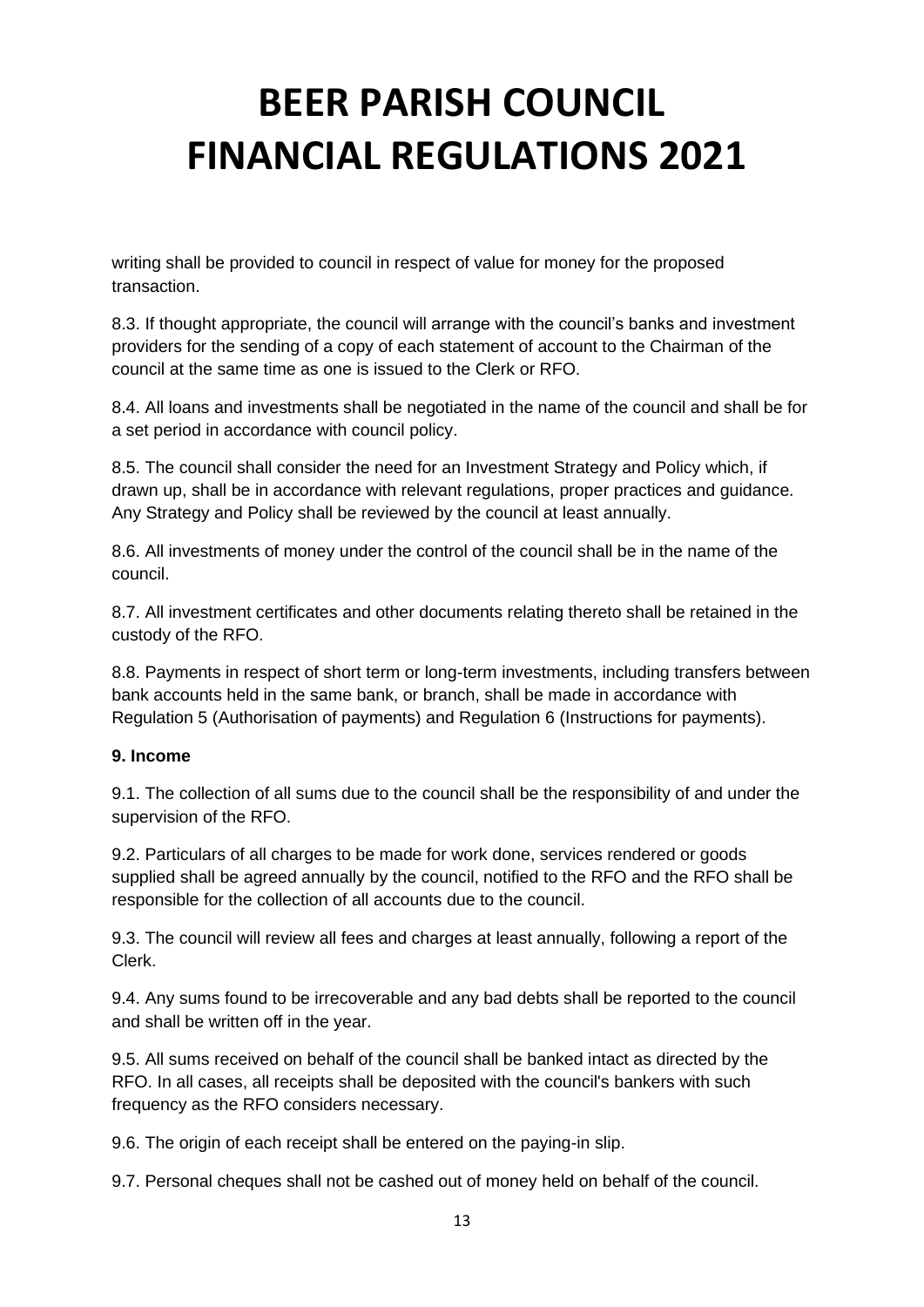9.8. The RFO shall promptly complete any VAT Return that is required. Any repayment claim due in accordance with VAT Act 1994 section 33 shall be made at least annually coinciding with the financial year end.

9.9. Where any significant sums of cash are regularly received by the council, the RFO shall take such steps as are agreed by the council to ensure that more than one person is present when the cash is counted in the first instance, that there is a reconciliation to some form of control such as ticket issues, and that appropriate care is taken in the security and safety of individuals banking such cash.

9.10. Any income arising which is the property of a charitable trust shall be paid into a charitable bank account. Instructions for the payment of funds due from the charitable trust to the council (to meet expenditure already incurred by the authority) will be given by the Managing Trustees of the charity meeting separately from any council meeting (see also Regulation 16 below).]

#### **10. Orders for work, goods and services**

10.1. Written notification shall be issued for all work, goods and services unless a formal contract is to be prepared or an official order would be inappropriate. Copies of orders shall be retained.

10.2. Order books shall be controlled by the RFO.

10.3. All members and officers are responsible for obtaining value for money at all times. An officer issuing an official order shall ensure as far as reasonable and practicable that the best available terms are obtained in respect of each transaction, subject to any de minimis provisions in Regulation 11.1 below.

10.4. A member may not issue an official order or make any contract on behalf of the council.

10.5. The RFO shall verify the lawful nature of any proposed purchase before the issue of any order, and in the case of new or infrequent purchases or payments, the RFO shall ensure that the statutory authority shall be reported to the meeting at which the order is approved so that the minutes can record the power being used.

#### **11. Contracts**

11.1. Procedures as to contracts are laid down as follows:

a) Every contract shall comply with these financial regulations, and no exceptions shall be made otherwise than in an emergency provided that this regulation need not apply to contracts which relate to items (i) to (vi) below: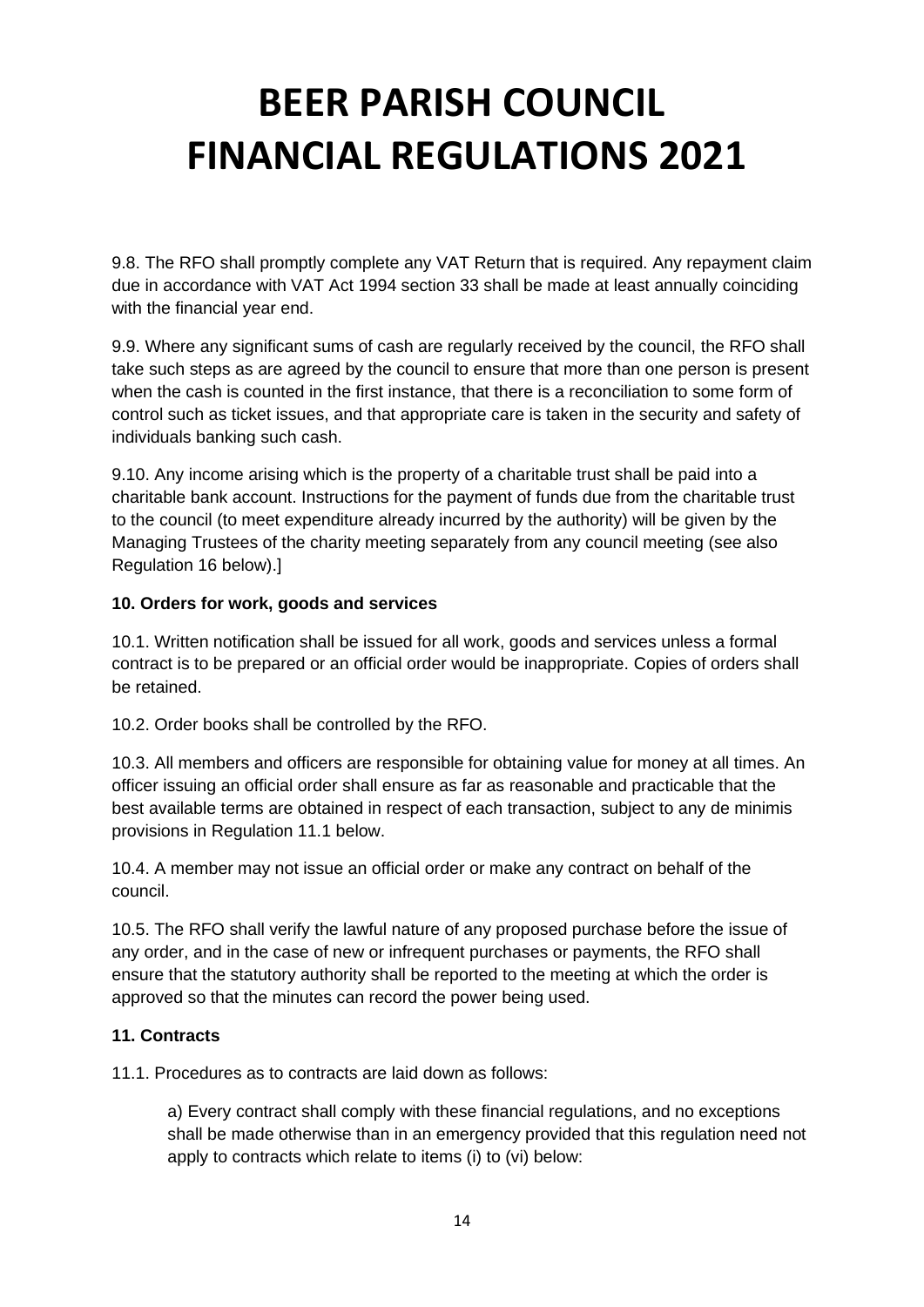i. for the supply of gas, electricity, water, sewerage and telephone services;

ii. for specialist services such as are provided by legal professionals acting in disputes;

iii. for work to be executed or goods or materials to be supplied which consist of repairs to or parts for existing machinery or equipment or plant;

iv. for work to be executed or goods or materials to be supplied which constitute an extension of an existing contract by the council;

v. for additional audit work of the external auditor up to an estimated value of £500 (in excess of this sum the Clerk and RFO shall act after consultation with the Chairman and Vice Chairman of council); and

vi. for goods or materials proposed to be purchased which are proprietary articles and / or are only sold at a fixed price.

b) Where the council intends to procure or award a public supply contract, public service contract or public works contract as defined by The Public Contracts Regulations 2015 ("the Regulations") which is valued at £25,000 or more, the council shall comply with the relevant requirements of the Regulations<sup>2</sup>.

c) The full requirements of The Regulations, as applicable, shall be followed in respect of the tendering and award of a public supply contract, public service contract or public works contract which exceed thresholds in The Regulations set by the Public Contracts Directive 2014/24/EU (which may change from time to time)<sup>3</sup>.

d) When applications are made to waive financial regulations relating to contracts to enable a price to be negotiated without competition the reason shall be embodied in a recommendation to the council.

e) Such invitation to tender shall state the general nature of the intended contract and the Clerk shall obtain the necessary technical assistance to prepare a specification in appropriate cases. The invitation shall in addition state that tenders must be addressed to the Clerk in the ordinary course of post.

f) All sealed tenders shall be opened at the same time on the prescribed date by the Clerk in the presence of at least one member of council.

<sup>&</sup>lt;sup>2</sup> The Regulations require councils to use the Contracts Finder website to advertise contract opportunities, set out the procedures to be followed in awarding new contracts and to publicise the award of new contracts

<sup>&</sup>lt;sup>3</sup> Thresholds currently applicable are:

a) For public supply and public service contracts 209,000 Euros (£181,302)

b) For public works contracts 5,225,000 Euros (£4,551,413)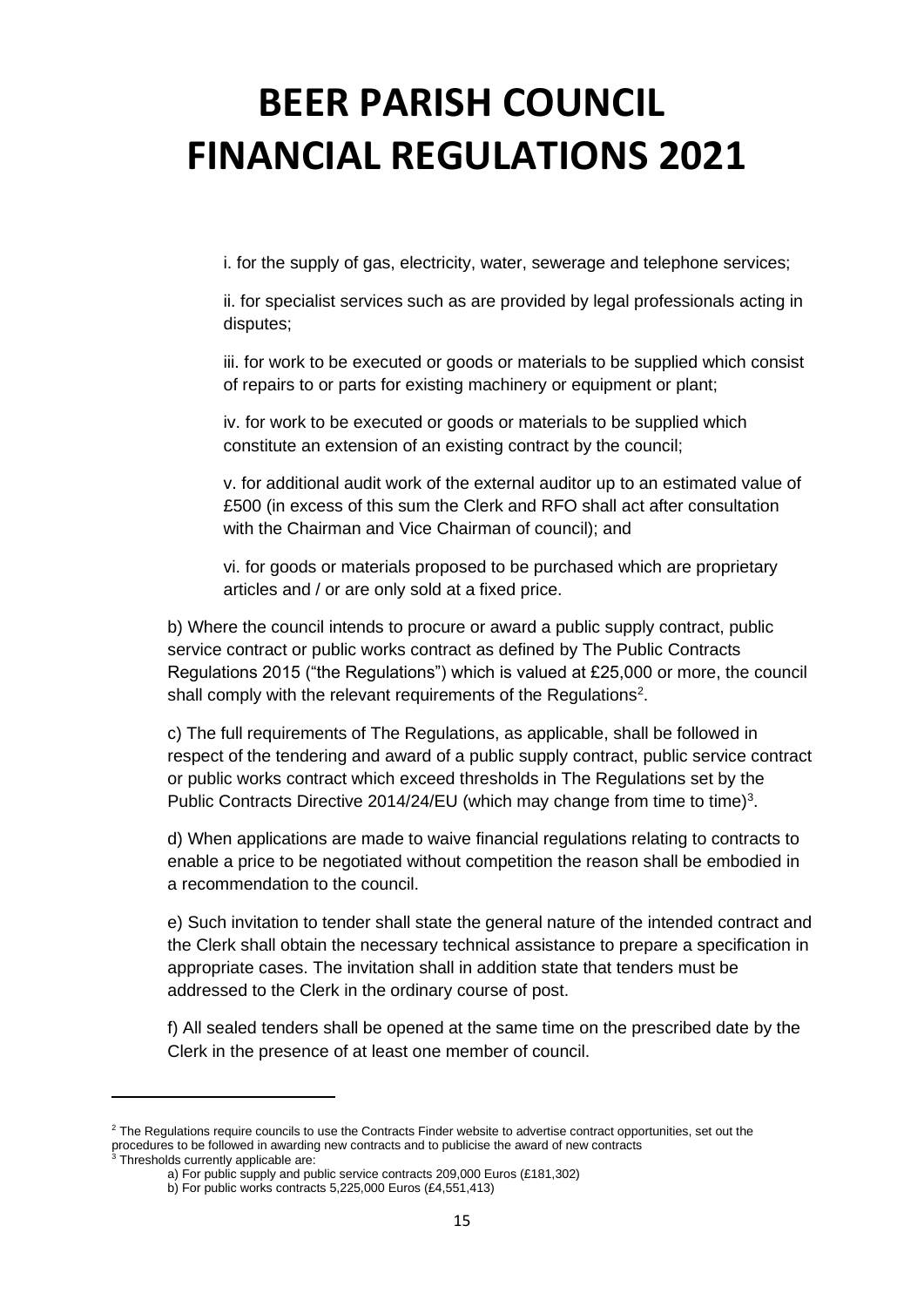g) Any invitation to tender issued under this regulation shall be subject to the Council's Standing Orders (note terms of the Bribery Act 2010).

h) When it is to enter into a contract of:

- Less than £25000 but above £2500 in value for the supply of goods or materials or for the execution of works or specialist services other than such goods, materials, works or specialist services as are excepted as set out in paragraph (a) the Clerk or RFO shall strive to obtain 3 quotations (priced descriptions of the proposed supply);
- Less than £2500 but above £1000, the Clerk or RFO shall strive to obtain 2 quotations;
- £1000 or less the Clerk or RFO shall use appointed term contractor or obtain 1 written quotation. Otherwise, Regulation 10.3 above shall apply.

i) The council shall not be obliged to accept the lowest or any tender, quote or estimate.

j) Should it occur that the council, or duly delegated committee, does not accept any tender, quote or estimate, the work is not allocated and the council requires further pricing, provided that the specification does not change, no person shall be permitted to submit a later tender, estimate or quote who was present when the original decision-making process was being undertaken.

### **12. Payments under contracts for building or other construction works**

12.1. Payments on account of the contract sum shall be made within the time specified in the contract by the RFO upon authorised certificates of the architect or other consultants engaged to supervise the contract (subject to any percentage withholding as may be agreed in the particular contract).

12.2. Where contracts provide for payment by instalments the RFO shall maintain a record of all such payments. In any case where it is estimated that the total cost of work carried out under a contract, excluding agreed variations, will exceed the contract sum of 5% or more a report shall be submitted to the council.

12.3. Any variation to a contract or addition to or omission from a contract must be approved by the council and Clerk to the contractor in writing, the council being informed where the final cost is likely to exceed the financial provision.

#### **13. Stores and equipment**

13.1. The officer in charge of each section shall be responsible for the care and custody of stores and equipment in that section.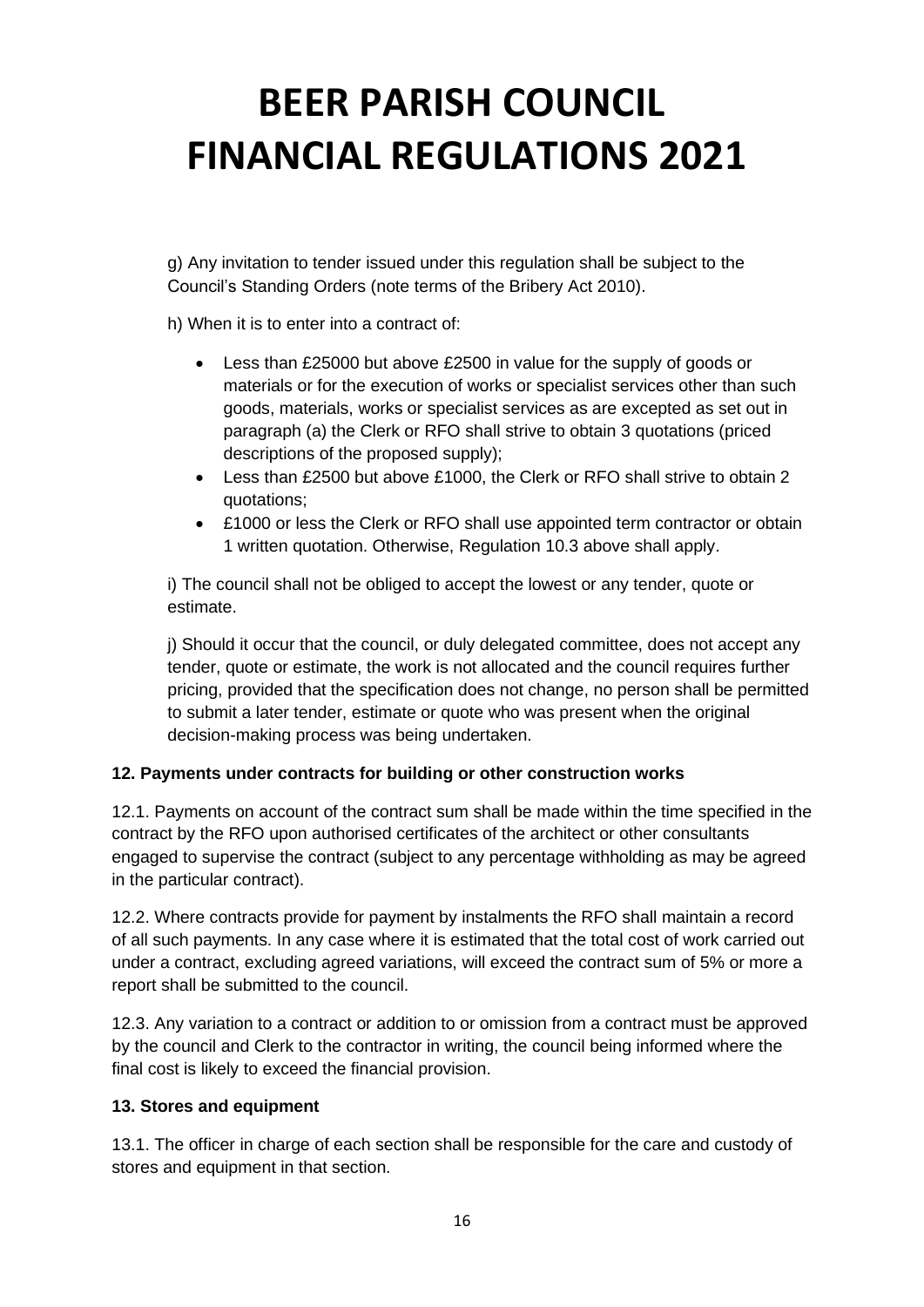13.2. Delivery notes shall be obtained in respect of all goods received into store or otherwise delivered and goods must be checked as to order and quality at the time delivery is made.

13.3. Stocks shall be kept at the minimum levels consistent with operational requirements.

13.4. The RFO shall be responsible for periodic checks of stocks and stores at least annually.

#### **14. Assets, properties and estates**

14.1. The Clerk shall make appropriate arrangements for the custody of all title deeds and Land Registry Certificates of properties held by the council. The RFO shall ensure a record is maintained of all properties held by the council, recording the location, extent, plan, reference, purchase details, nature of the interest, tenancies granted, rents payable and purpose for which held in accordance with Accounts and Audit Regulations.

14.2. No tangible moveable property shall be purchased or otherwise acquired, sold, leased or otherwise disposed of, without the authority of the council, together with any other consents required by law, save where the estimated value of any one item of tangible movable property does not exceed £250.

14.3. No real property (interests in land) shall be sold, leased or otherwise disposed of without the authority of the council, together with any other consents required by law. In each case a report in writing shall be provided to council in respect of valuation and surveyed condition of the property (including matters such as planning permissions and covenants) together with a proper business case (including an adequate level of consultation with the electorate).

14.4. No real property (interests in land) shall be purchased or acquired without the authority of the full council. In each case a report in writing shall be provided to council in respect of valuation and surveyed condition of the property (including matters such as planning permissions and covenants) together with a proper business case (including an adequate level of consultation with the electorate).

14.5. Subject only to the limit set in Regulation 14.2 above, no tangible moveable property shall be purchased or acquired without the authority of the full council. In each case a report in writing shall be provided to council with a full business case.

14.6. The RFO shall ensure that an appropriate and accurate Register of Assets and Investments is kept up to date. The continued existence of tangible assets shown in the Register shall be verified at least annually, possibly in conjunction with a health and safety inspection of assets.

#### **15. Execution and Sealing of Legal Deeds**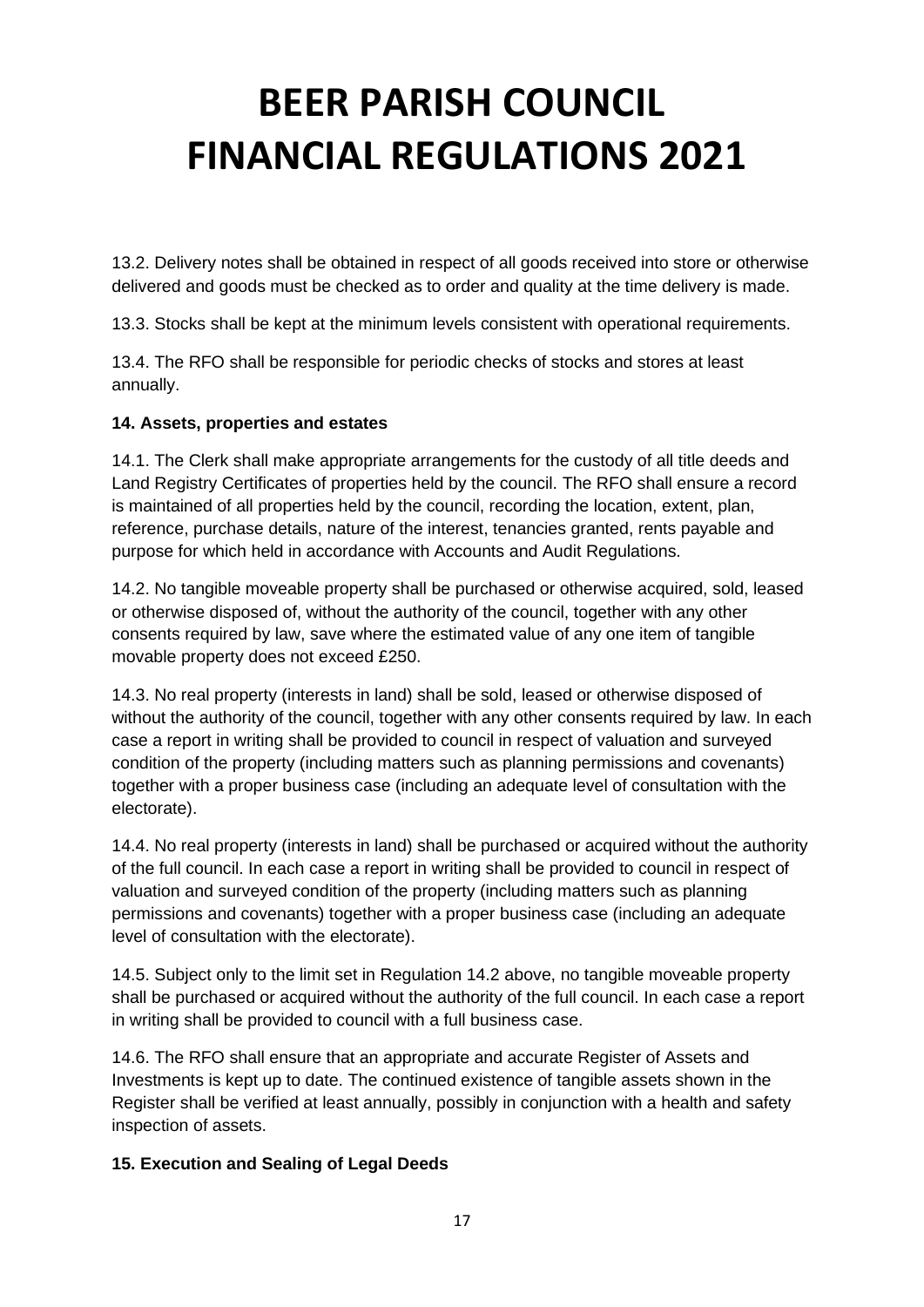A legal deed shall not be executed on behalf of the Council unless authorised by a resolution. The Chairman and the Clerk to the Council (Proper Officer) may sign, on behalf of the Council, any deed required by law.

#### **16. Insurance**

16.1. Following the annual risk assessment (per Regulation 17), the Clerk/RFO shall affect all insurances and negotiate all claims on the council's insurers.

16.2. The RFO shall give prompt notification to the council's insurers of all new risks, properties or vehicles which require to be insured and of any alterations affecting existing insurances.

16.3. The RFO shall keep a record of all insurances effected by the council and the property and risks covered thereby and annually review it.

16.4. The RFO shall be notified of any loss liability or damage or of any event likely to lead to a claim, and shall report these to council at the next available meeting.

16.5. All appropriate members and employees of the council shall be included in a suitable form of security or fidelity guarantee insurance which shall cover the maximum risk exposure as determined [annually] by the council, or duly delegated committee.

### **17. Charities**

17.1. Where the council is sole managing trustee of a charitable body the Clerk and RFO shall ensure that separate accounts are kept of the funds held on charitable trusts and separate financial reports made in such form as shall be appropriate, in accordance with Charity Law and legislation, or as determined by the Charity Commission. The Clerk and RFO shall arrange for any audit or independent examination as may be required by Charity Law or any Governing Document.

### **18. Risk management**

18.1. The council is responsible for putting in place arrangements for the management of risk. The Clerk/RFO shall prepare, for approval by the council, risk management policy statements in respect of all activities of the council. Risk policy statements and consequential risk management arrangements shall be reviewed by the council at least annually.

18.2. When considering any new activity, the Clerk/RFO shall prepare a draft risk assessment including risk management proposals for consideration and adoption by the council.

### **19. Suspension and revision of Financial Regulations**